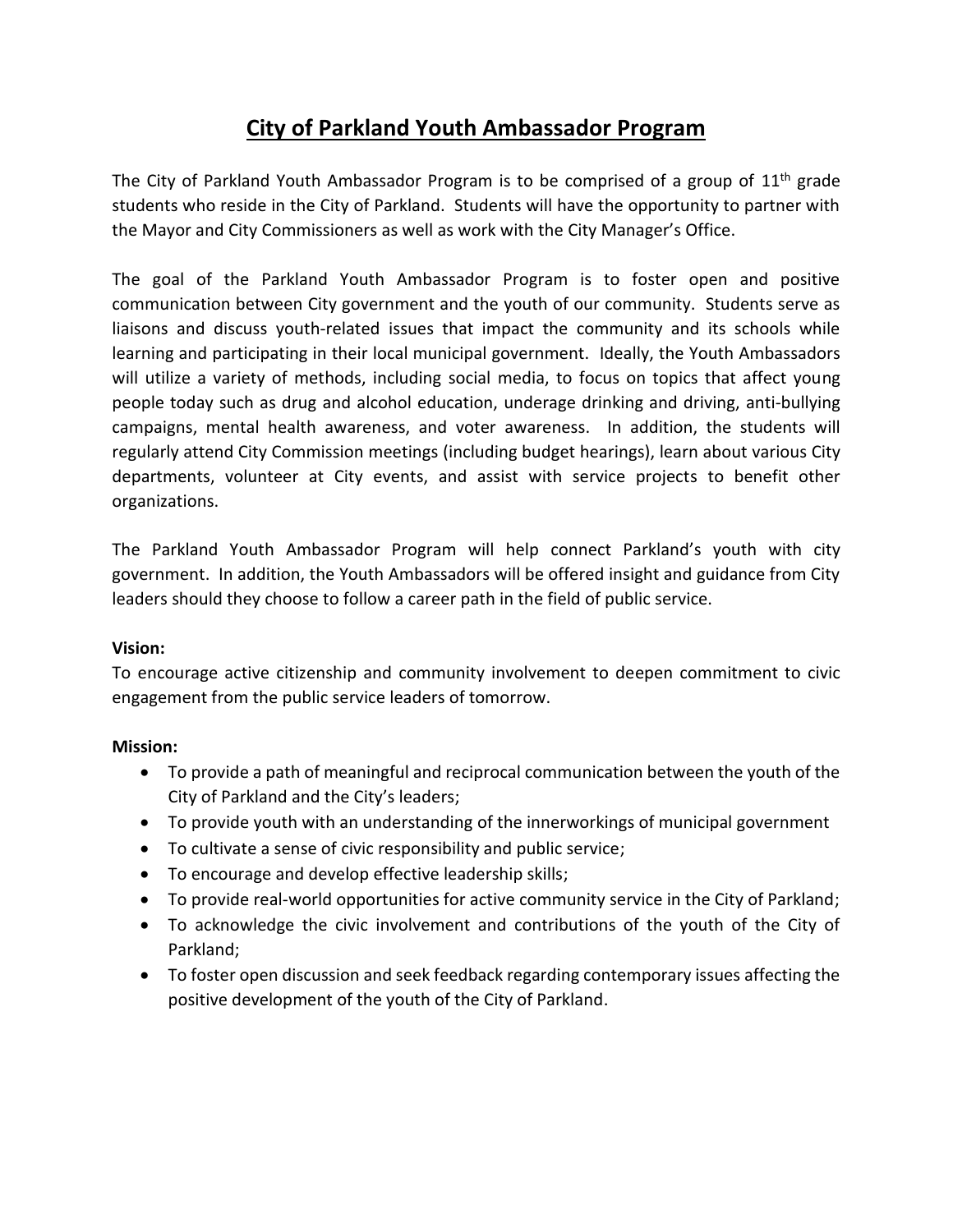#### **Guidelines:**

- The Parkland Youth Ambassador Program will be a one-year program comprised of five (5) students whose primary residence is within the City of Parkland.
- To participate, students must maintain a minimum cumulative GPA of 3.0, maintain satisfactory conduct within their school, and must be a citizen in good standing for the duration of the program.
- 10<sup>th</sup> grade students are encouraged to apply during the school year for participation beginning in the summer prior to their  $11<sup>th</sup>$  grade year.
- Students will be required to write a minimum 300-word essay detailing the impact and importance of local government on the social fabric of the Parkland community.
- Students should aspire to assist the City of Parkland in its growth and desire to become a more dynamic and innovative City.
- Students must be involved in community service initiatives.
- Students should be eager to represent their peers to the Mayor, City Commission, Law Enforcement, and other City leaders.
- Students are required to attend every Youth Ambassador meeting. In an emergency situation, virtual attendance may be permitted.

#### **Member Selection:**

- Program materials will be sent to each high school principal.
- All students must provide at least one letter of recommendation from their school and at least one from a community member who is not a relative.
- The applicants will then be presented to the City of Parkland's Community Advisory Board who will then make final selections.
- Students and parents/guardians will be asked to sign participation authorization forms.

## **Scholarship:**

- Parkland Youth Ambassadors will each be eligible to receive a Parkland Youth Ambassador Scholarship in the amount of \$2,500. In order to qualify for the scholarship, participants must meet all requirements of the program.
- After the completion of the program, Ambassadors will be recognized at a City Commission meeting at which scholarships will be awarded and each participant will receive a letter of commendation from the Mayor of Parkland.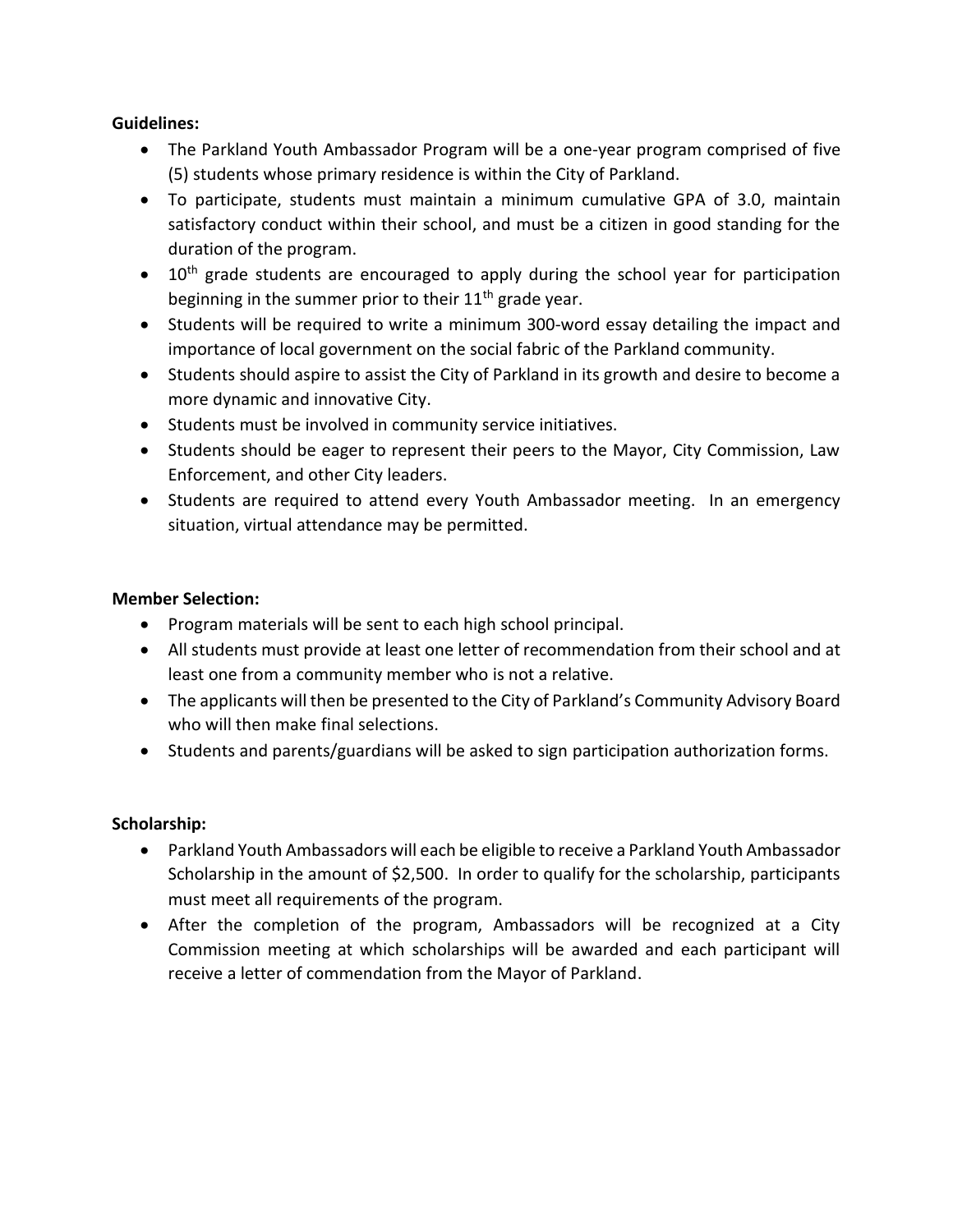#### **Service Hours:**

- Students will be granted 10 community service hours per month for the duration of the program.
- Students should commit to volunteer hours for which they have obligated themselves. In an emergency situation, cancellations for volunteer opportunities must be rescheduled or service hours will not be granted.

#### **Duties and Responsibilities:**

- Attend orientation and training.
- Identify issues affecting the youth of the City of Parkland.
- Establish goals, work plans, and budgets to address youth concerns. Work plan must be completed and implemented by the end of the program.
- Prepare reports and make presentations to the Mayor and City Commissioners on the group's activities.
- Participate in City/community events and attend City meetings as assigned, which may include:
	- o Regular City Commission meetings
	- o Budget Hearings
	- o Government Day
- Select officers President, Vice-President, Secretary.
- Hold one (1) regular monthly Youth Ambassador meeting to gather input from peers and constituents.
- Work with City Clerk's office to create agendas and maintain minutes of all meetings noting attendance and issues addressed. Agendas and minutes to be provided to City staff.
- Serve as role models to their peers.
- Provide resources for youth-oriented programs and projects.
- Maintain professional and dignified behavior while serving as a Youth Ambassador, showing proper respect and exhibiting orderly conduct at all times.
- Parkland Youth Ambassador Program approved attire and insignia must be worn to all meetings and events in the community. Dress shall be business casual. Certain specific attire will be provided by the City.
- Coordinate with other local and national youth organizations as necessary.

By participating in this program, the following are some of the many things you will experience and learn.

- City history, organizational structure, and administrative processes;
- municipal policy and budget development;